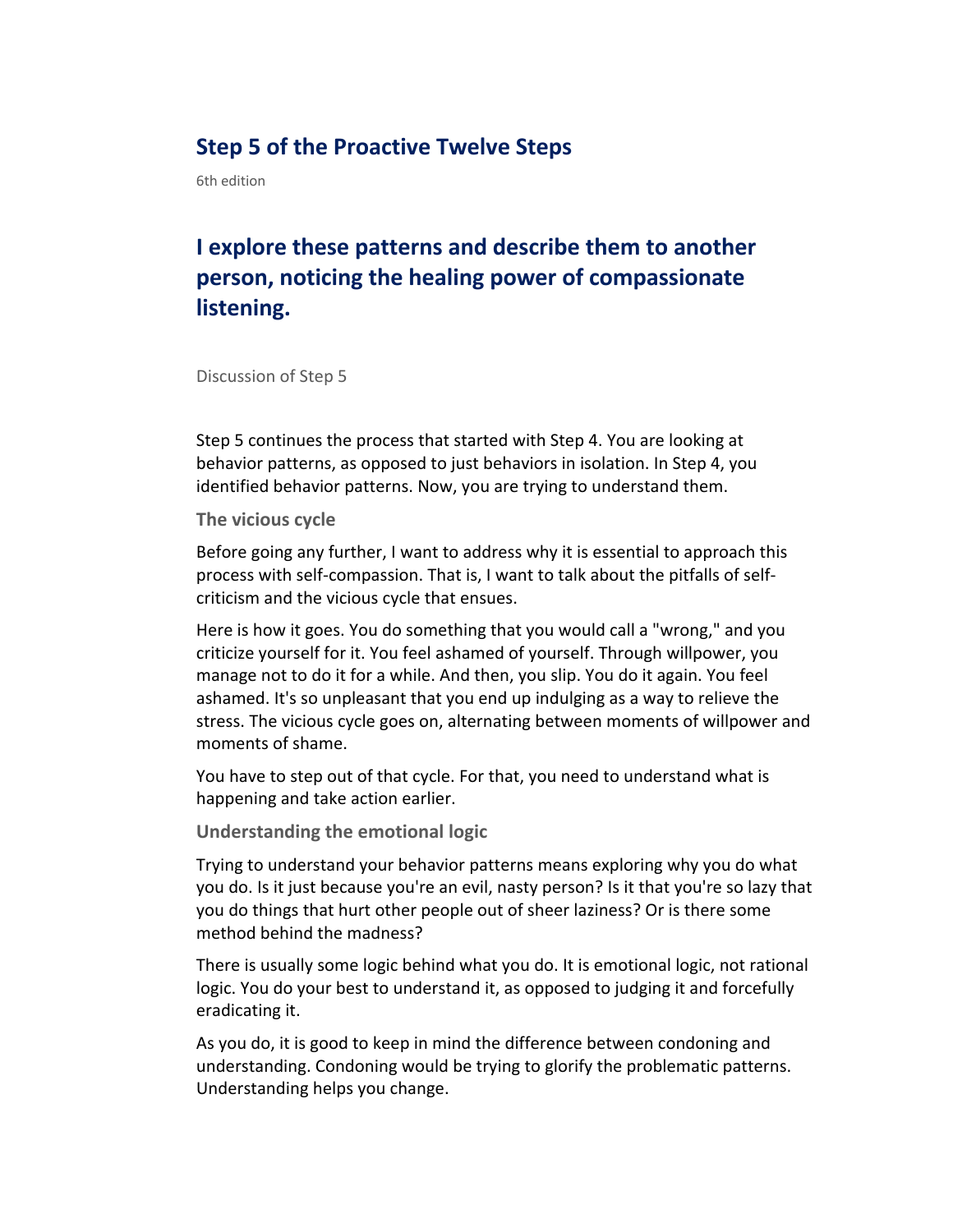**How do you proceed with exploring this?**

Here, I'm going to describe sub-steps of Step 5 to make the process clearer.

First, you're going to get a general sense of the pattern. An impressionistic, fuzzy sense of what might be emotionally behind what you do. Why, for instance, you arrive late at your appointments. Or why you might be angry at certain people. You go beyond the self-blame, and you understand the reason behind it. And, probably, it's something like fear. So now you have a general sense of it.

Then you stay with it with curiosity. You try to work it a little deeper. You don't stop with that very vague sense of: "Oh, I'm doing it because it's fear," but you try to be a little bit more specific.

You stay with an example, a situation. You get a sense of what it felt like inside when you were in that situation, and you let the feelings come up. So it's not just an abstract concept, like "Oh, it's fear." Now, you recapture the experience. For instance, you experience tense shoulders, a constricted chest, or shallow breathing again. Or, maybe, that something in your stomach?

As you are reliving the physical sensations that you had been experiencing, you also visualize the situation. It is as if you were watching a video of it. Now, you have a felt sense of what the situation was like, from inside and outside. It is a felt sense, not an abstraction. And so, you now have more of a handle on what is happening.

## **Compassionate listening**

Now, find another person, a friend, to talk to about what happened. Talking to another person helps means that you need to find words to communicate the experience more clearly than when you are on your own. Your friend asks you questions, which also helps you find ways to capture better what happened. As a result, you gain more understanding of your behavior pattern.

What you gain is not just better conceptual understanding. You experience the healing power of compassionate listening. You have a sense of spaciousness and acceptance.

If you are worried that compassion and acceptance will only reinforce problematic behavior patterns, keep in mind that accepting does not mean condoning. Accepting what is gives you the capacity to change.

**What does this have to do with God?**

The original Step 5 of A.A. talks about "admitting to God." Here again, it helps to think of this in context. For the people who wrote the Twelve Steps, the notion of redemption was intricately linked to the Christian religion. In the decades since they wrote the Twelve Steps, we have become more familiar with other ways to experience compassionate healing. In particular, we understand the healing power of compassionate listening. Ascribing it to God is optional.